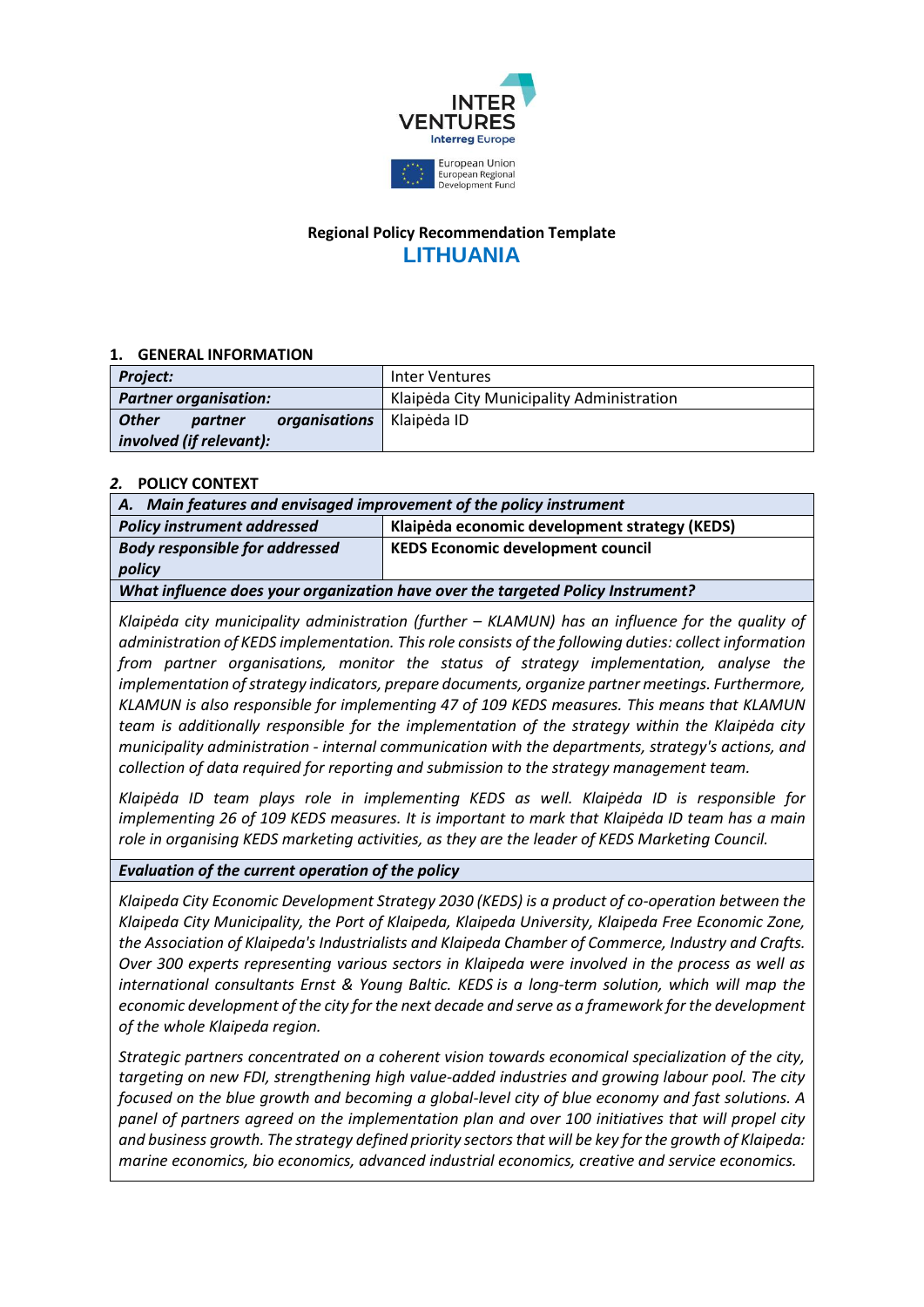

*The seven KEDS partners communicate regularly in the Implementation Steering Group and the Economic Development Council. The Implementation Steering Group is responsible for overseeing the implementation of the strategy, auditing measures and actions, and the Economic Development Council is responsible for taking key decisions on strategic issues.*

*In general, KEDS is functioning properly and responsible partners are implementing the measures. However, there were moments when the strategy partners felt that the implementation of some measures had stalled. At that time, additional meetings and workshops were organized to improve cooperation and to check if the measures need to be adapted due to changed economic, strategic or other circumstances.*

*The project measures and actions are currently being evaluated in order to update them (changing the wording, owner of the measure, adding or removing indicators or combining several measures), as changes have naturally taken place during the three years of the strategy, on the basis of which it is worth updating the strategy. Changes include the country's economy, legal framework and national strategies, which also have a natural effect on the region's economy and development.*

*At the same time, because of Inter Ventures project activities and findings on Regional Situation Analysis more attention is paid to the internationalization of SMEs, as there were no specific measures to promote the internationalization of SMEs. KEDS has several measures to promote SMEs, but internationalisation was singled out as a vital area for business growth as it meets several key goals of the strategy - export promotion, FDI growth, and growth of the number of SMEs.*

*What kind of change do you want to achieve in the addressed Policy Instrument? How would influence/improve the targeted Policy Instrument?*

We plan to improve KEDS by adjusting several strategy actions relevant to SME development. The main goal of making these changes is to develop more strategic actions to focus on the development of SME internationalization activities. Currently despite several strategic actions to promote the development of SMEs, none of the actions is specifically aimed at the internationalization of SMEs.

Current measure 1.3. "*Develop an ecosystem conductive to small business"* covers activities focused on SME development: improving Klaipėda ID and turning it into a center of multifunctional services for business, evaluating and developing the potential of existing business incubators, establishing a business development accelerator, supporting the conversion of co-operative premises, organizing entrepreneurship promotion events, creating a start-up funding mechanism, preparing and disseminating information on SME funding sources.

The goal is to add an action 1.3.1. "*To turn Klaipėda ID into a center of multifunctional services for business"* to the KEDS measure 1.3. "*Develop an ecosystem conducive to small business*". Klaipėda ID should become a full-fledged partner of self-government, business enterprises and investors, coordinating the areas of promoting entrepreneurship, SME competitiveness and integration into international value chains. NEW indicator **"***Number of activities or projects promoting internationalization, pcs***."**

The inclusion of this indicator is significant in promoting internationalization activities and projects, as these activities are directly related to the promotion of exports, growth of jobs, development of the SME sector, attraction of international foreign investment.

*If you would like to change your original Policy Instrument, please explain the reasons behind the modification! Please* **justify why the initial policy instrument can no longer be influenced!** *n/a*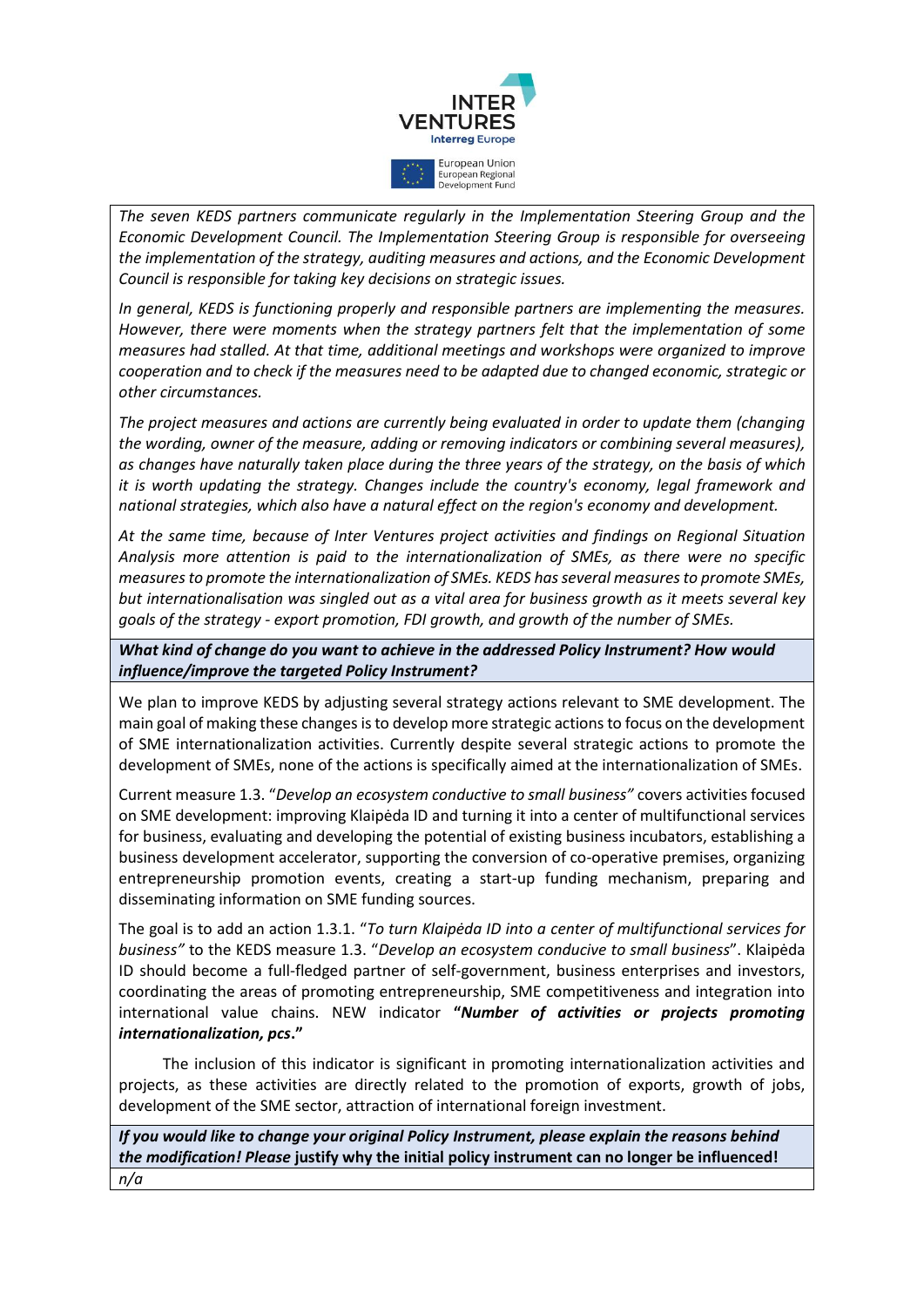

# **3. PLANNED ACTIONS**

#### **Action 1**

| $\mid$ Action title: | Improve SMEs internationalization actions |
|----------------------|-------------------------------------------|
| Nature of the action |                                           |

Content of the action is to add to the KEDS measure 1.3. "*Develop an ecosystem conducive to small business*" action 1.3.1. "*To turn Klaipėda ID into a centre of multifunctional services for business"*. Klaipėda ID should become a full-fledged partner of self-government, business enterprises and investors, coordinating the areas of promoting entrepreneurship, SME competitiveness and integration into international value chains. NEW indicator **"***Number of activities or projects promoting internationalization, pcs***."**

This action itself improves the Policy Instrument by creating a framework for the internationalization of SMEs and projects. Once this indicator has been set, it will automatically commit to pursuing the value of this indicator. The plan is that the implementation of this indicator will be entrusted to Klaipeda ID as the action 1.3.1. is directed to improving Klaipeda ID, whose function is to promote SMEs and provide various assistance to SMEs. The aim of this action is to include specific measures to promote the internationalization of SMEs in the package of services provided to SMEs.

### *Interregional exchange of experience*

The action is based on Hungarian good practice "*The Baranya Region Industrial Development Program*" which aims to promote the dynamic development of the region's economy through a coordination system for local economic players and an integrated development program that spreads knowledge between business, science parks and universities, local SMEs patronage of development initiatives, promotion of cooperation between local and foreign companies, fostering partnership with the local community, communication between investors and the government and local authorities. The goal is to initiate a tool to promote projects or programs focused on the internationalization of SMEs. At the moment the decision about specific activities that would be carried out are not made, as the choice of activities will be influenced by the future economic situation - it is planned to select the most efficient activities and those that most promote the internationalization of SMEs. As Klaipeda Region has several cooperation based projects on SMEs promotion, there are no regional projects that would promote SMEs internationalisation.

Therefore, we plan to add to the KEDS measure 1.3. "*To develop an ecosystem conducive to small business"* an action 1.3.1. "*To turn Klaipėda ID into a centre of multifunctional services for business*. Klaipėda ID should become a full-fledged partner of self-government, business enterprises and investors, coordinating the areas of promoting entrepreneurship, SME competitiveness and integration into international value chains. This action would have the following indicator: "*Number of activities or projects promoting internationalization, pcs*."

The inclusion of this indicator is significant in promoting internationalization activities and projects, as these activities are directly related to the promotion of exports, growth of jobs, development of the SME sector, and attraction of international foreign investment.

Next step would be to refine, develop and launch specific programs and projects that promote the internationalization of SMEs and benefit both the promotion of inter-institutional cooperation itself, the strengthening of SME communities and the development of SMEs and successful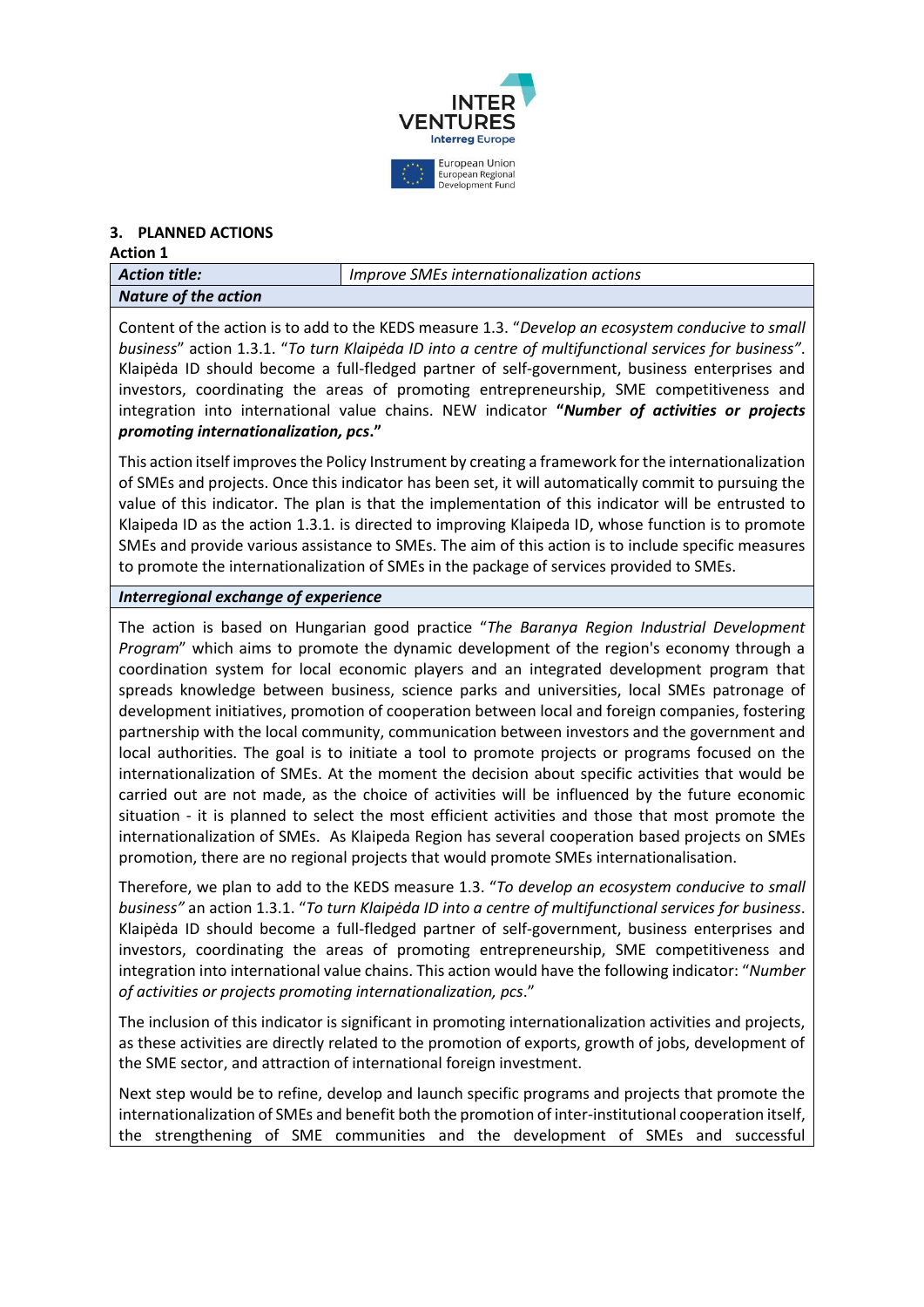

internationalization activities. Klaipėda ID would be owner of these activities and would monitor this indicator.

**Action 2**

| <b>Action title:</b>        | Promoting SMEs of the Blue Economy sector |
|-----------------------------|-------------------------------------------|
| <b>Nature of the action</b> |                                           |

The aim of this action is to **specify** KEDS measure 1.3. "Develop an ecosystem conducive to small business" action 1.3.4. "*Establish a business development accelerator - a structured multi-month program for which selected start-ups, with the help of leading business representatives from Klaipeda regions, should realize their ideas and launch new products on time*" as follows:

1.3.4. "*Establish a Blue Economy sector business development accelerator - a structured multimonth program for which selected start-ups, with the help of leading business representatives from Klaipeda regions, should realize their ideas and launch new products on time*".

By specifying the measure to the areas of the Blue Economy, more attention would be paid to the promotion of KEDS growth areas important for the economic development of Klaipeda city and Klaipėda Region. However, Blue Economy sector is a priority noted in KEDS.

This action itself improves the Policy Instrument by creating a specific and very relevant direction of the accelerator for the growth of Blue Economy sectors.

Directing the accelerator directly to the promotion of businesses in the Blue Economy sector would not only encourage the creation of these businesses, but also improve the growth rate of businesses in the Blue Economy. Promoting internationalization is one of the activities of the accelerator, so this activity is naturally related to the Inter Ventures project.

Accelerator is planned in KEDS and the owner of this action is Klaipėda ID.

# *Interregional exchange of experience*

Building on the Spanish good practice "*Creative Accelerators for Sustainable Tourism (CAST)*", which aims to form a network of international business incubators and accelerators for SMEs and startups in the tourism, cultural and creative industries sector, to promote SME and start-up incubation and acceleration activities contribute to the growing number of start-ups and SMEs, it is proposed that:

To specify KEDS measure 1.3. "*Develop an ecosystem conducive to small business*" action 1.3.4. "*Establish a business development accelerator - a structured multi-month program for which selected start-ups, with the help of leading business representatives from Klaipeda regions, should realize their ideas and launch new products on time*", focusing on a specific Blue Economy business development accelerator to promote products that aims to promote the Blue Economy:

1.3.4. "*Establish a Blue Economy sector business development accelerator - a structured multimonth program for which selected start-ups, with the help of leading business representatives from Klaipeda regions, should realize their ideas and launch new products on time*"

Spanish Good practise gave us an idea of purifying the direction of the accelerator and narrowing the scope of business areas that could participate in the accelerator. As in Spanish GP there are mentioned business incubators and accelerators for SMEs and start-ups in the tourism, cultural and